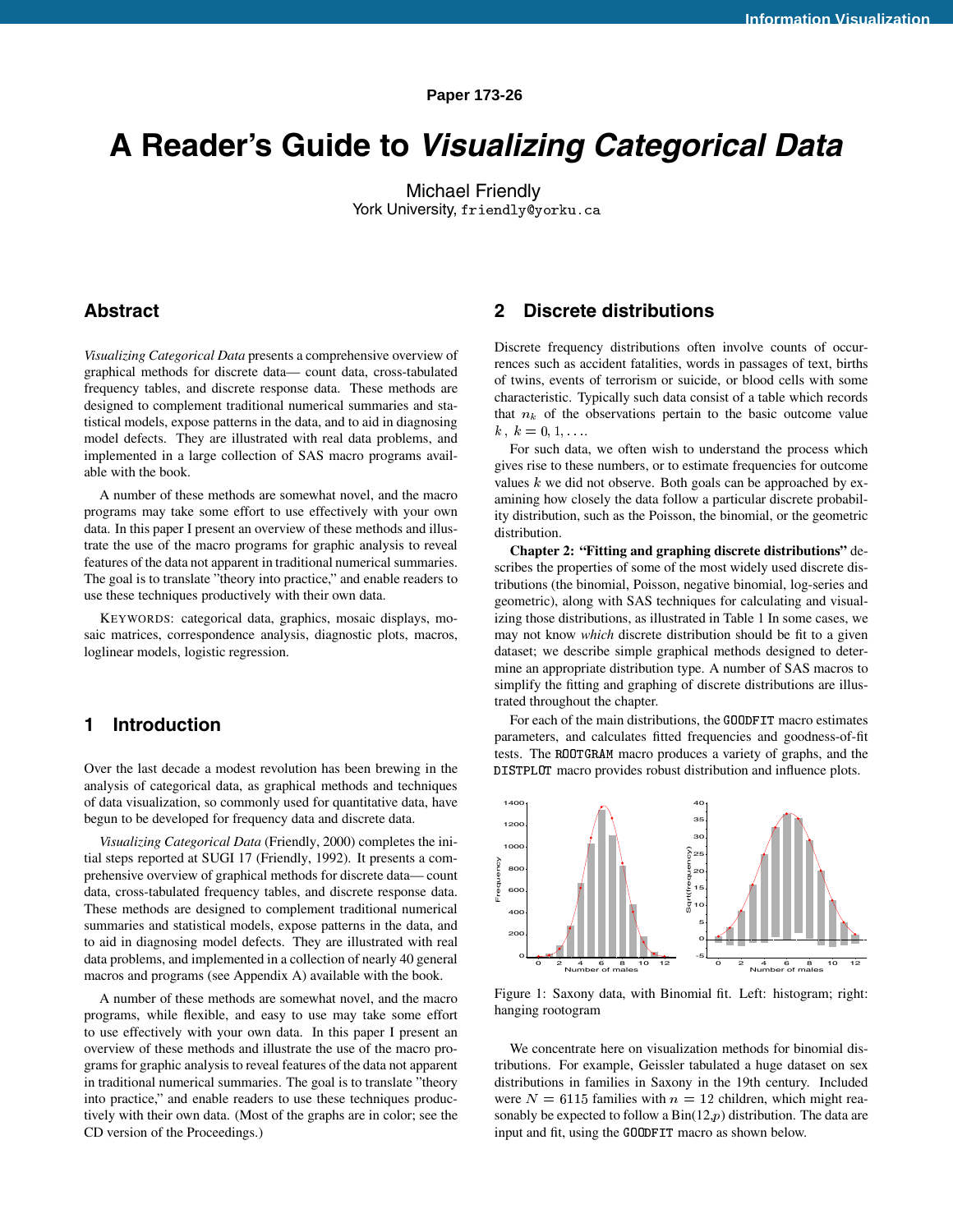| <b>Topic</b>                 | Task                              | Program         | <b>Examples</b> |
|------------------------------|-----------------------------------|-----------------|-----------------|
| <b>Binomial distribution</b> | Calculate, plot                   |                 | \$2.2.1         |
| Poisson distribution         | Calculate, plot                   |                 | §2.2.2          |
| , ,                          | Robust diagnosis                  | <b>POISPLOT</b> | 2.14            |
| , 1                          | Leverage, influence plots         | <b>POISPLOT</b> | 2.14            |
| Neg. Bin. distribution       | Calculate, plot                   |                 | \$2.2.3         |
| Discrete distributions       | Fit model                         | <b>GOODFIT</b>  | 2.7, 2.8        |
| ,,                           | Fit, as loglinear model           | Genmod          | 2.11            |
| , ,                          | Estimate model parameters         | <b>GOODFIT</b>  | 2.7, 2.8        |
| , ,                          | Plot observed, fitted frequencies | <b>ROOTGRAM</b> | 2.9, 2.10       |
| , ,                          | Diagnose model form               | ORDPLOT         | 2.12, 2.13      |
| , ,                          | Robust diagnosis                  | <b>DISTPLOT</b> | 2.15            |

Table 1: Some tasks for discrete distributions

```
title 'Number of males in 6115 families in Saxony';
data saxony;
```

```
do males = 0 to 12:
     d and d to 12; d 12; d 12; d 12; d 12; d 12; d 12; d 12; d 12; d 12; d 12; d 12; d 12; d 12; d 12; d 12; d 12; d 12; d 12; d 12; d 12; d 12; d 12; d 12; d 12; d 12; dinput families @;
         output;
         end;
    label males='Number of males'
           families='Number of families';
cards:
cards and cards are constructed and constructed and constructed and constructed and constructed and constructed and constructed and constructed and constructed and constructed and constructed and constructed and constructe
3 24 104 286 670 1033 1343 1112 829 478 181 45 7
;
%goodfit(data=saxony,var=males,freq=families,dist=binomial);
```
## 2.1 Hanging rootograms

Discrete frequency distributions are often graphed as histograms, with a theoretical fitted distribution superimposed. Figure 1 (left), for example, shows the data together with the fitted frequencies under a Binomial model. It is hard to compare the observed and fitted frequencies visually, because (a) we must assess deviations against a curvilinear relation, and (b) the largest frequencies dominate the display.

The hanging rootogram (Tukey, 1977) solves these problems by (a) shifting the histogram bars to coincide with the fitted curve, so that deviations may be judged by deviations from a horizontal line, and (b) plotting on a square-root scale, so that smaller frequencies are emphasized. Figure 1 (right) shows more clearly that the observed frequencies differ systematically from those predicted under a Binomial model. The ROOTGRAM macro produces a variety of displays like those in Figure 1 For example, the right panel is produced with the statement

%rootgram(data=fit, var=males, obs=families, exp=exp);

# 2.2 Robust distribution plots

While  $\chi^2$  tests provide an overall measure of goodness-of-fit, they do not reveal the departure is systematic or confined to a single discrepant frequency. Robust distribution plots, following methods described by Hoaglin and Tukey (1985), are provided by the DISTPLOT macro.

Figure 2 shows the Binomial distribution plot, produced using the DISTPLOT macro, as follows:

```
%distplot(data=saxony, count=males, freq=families,
          dist=binomial);
```


Figure 2: Robust distribution plot for Saxony data

This plot has the property that the circled points are linear in  $k$  when the data follow the assumed distribution. However, the ordinate "count metameter" depends only on  $n_k$ , and the confidence bars are calculated to take into account the variability of individual counts,  $n_k$ , in the observed distribution.

# **3 Contingency tables**

Chapters 3–5 provide a wide variety of facilities for the analysis and visual display of contingency tables, some of which are shown in Table 2

**Chapter 3: "Two-way contingency tables"** presents methods of analysis designed mainly for two-way tables of frequencies (contingency tables), along with graphical techniques for understanding the patterns of associations between variables. Different specialized displays are focused on visualizing an odds ratio (a fourfold display for  $2 \times 2$  tables), or the general pattern of association (sieve diagrams), the agreement between row and column categories (agreement charts), and relations in  $n \times 3$  tables (trilinear plots).

**Chapter 4: "Mosaic displays for n-way tables"** introduces the mosaic display, a general method for visualizing the pattern of associations among variables in two-way and larger tables. Extensions of this technique can reveal partial associations, marginal associations, and shed light on the structure of loglinear models them-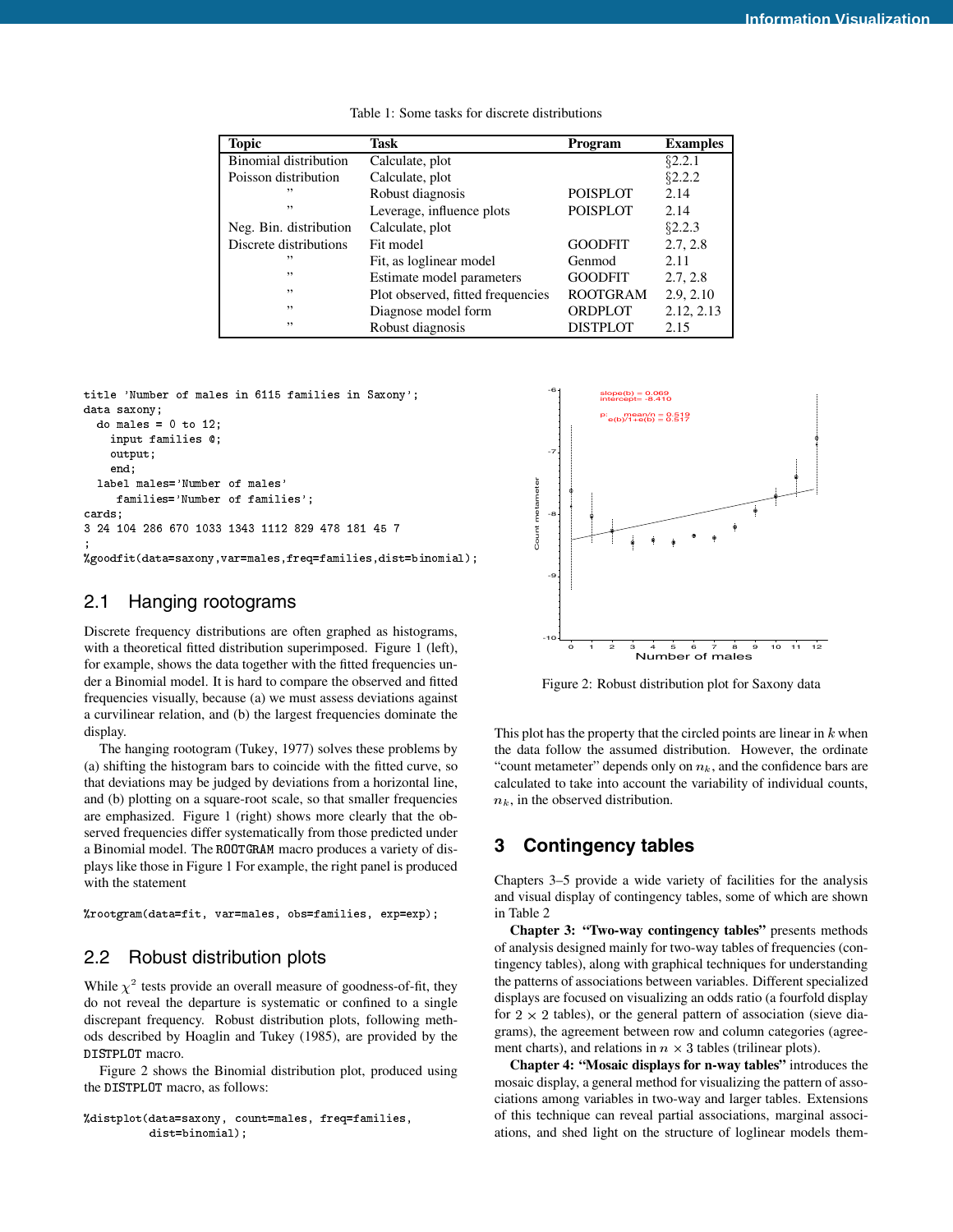| Topic                        | <b>Task</b>                            |                 | <b>Examples</b> |  |
|------------------------------|----------------------------------------|-----------------|-----------------|--|
| $2 \times 2$ tables          | Visualize odds ratio                   | <b>FOURFOLD</b> | 3.8             |  |
| $2 \times 2 \times k$ tables | Visualize odds ratios                  | <b>FOURFOLD</b> | §3.4.3          |  |
| ,,                           | Homogeneity of association             | <b>FOURFOLD</b> | 3.9             |  |
| $r \times c$ tables          | Display observed, expected frequencies | <b>SIEVE</b>    | 3.10, 3.11      |  |
| ,,                           | Measures of association                | Freq            | 3.5             |  |
| ,,                           | Use ordinal variables                  | Freq            | §3.2.4          |  |
| ,,                           | Control for other variable $(s)$       | Freq            | 3.6             |  |
| ,,                           | Homogeneity of association             | Freq            | 3.7             |  |
| ,,                           | Fit independence model                 | <b>MOSAIC</b>   | 4.1             |  |
| ,,                           | Visualize association                  | <b>MOSAIC</b>   | 4.1             |  |
| square tables                | Visualize agreement                    | <b>AGREE</b>    | 3.15            |  |
| ,,                           | Fit quasi-independence                 | <b>MOSAIC</b>   | 4.3             |  |
| $r \times 3$ tables          | Trilinear plots                        | <b>TRIPLOT</b>  | $3.16 - 3.18$   |  |
| three-way tables             | Fit, visualize models                  | <b>MOSAIC</b>   | 64.3.1          |  |
| $n$ -way tables              | Fit, visualize models                  | <b>MOSAIC</b>   | 4.4, 4.5        |  |
| ,,                           | Test, visualize partial association    | <b>MOSAIC</b>   | 4.6             |  |
| ,,                           | Visualize all pairwise association     | <b>MOSMAT</b>   | 4.7, 4.8        |  |
| ,,                           | Visualize conditional associations     | <b>MOSMAT</b>   | 4.7, 4.8        |  |
| ,,                           | Visualize loglinear structure          | <b>MOSMAT</b>   | §4.5            |  |

Table 2: Some tasks for contingency tables

selves.

**Chapter 3: "Correspondence analysis"** discusses correspondence analysis, a technique designed to provide visualizations of associations in a two-way contingency table in a small number of dimensions. Multiple correspondence analysis extends this technique to *n*-way tables. Other graphical methods, including mosaic matrices and biplots provide complementary views of loglinear models for two-way and *n*-way contingency tables.

#### 3.1 Fourfold displays

For  $2 \times 2$  (and  $2 \times 2 \times k$ ) tables, the focus is often on the odds ratio as a measure of association. The fourfold display is designed to display such data, indicating the direction and significance of associations. It includes confidence rings, having the property that the rings for adjacent segments overlap when no significant association is shown.

We consider here some data from Gilovich et al. (1985) on the topic of a "hot-hand" in basketball, i.e., whether a player given two free-throws is more likely to have a "hit" following a first hit than following a first miss. The data come from 9 players on the Boston Celtics in the 1980–1982 seasons.

Figure 3 shows the aggregate data. There is a strongly positive, and significant association between first- and second-shot hits, supporting the hot-hand notion. However, the aggregate data are misleading, because collapsing over players assumes that all players get equal chances at free-throws, and they are all equally accurate, overall.

Figure 4 shows the individual data, with the players sorted by their odds ratio of having a second hit, given their first shot was a hit. In all cases, the confidence rings overlap, indicating no association between first- and second-shot accuracy.

These plots are produced by the FOURFOLD program and the associated macro, FFOLD, which provides a simpler interface to the SAS/IML program. The printed output includes significance tests for individual odds ratios, and tests of homogeneity of associa-

Hot hand: Aggregate data



Figure 3: Fourfold display for hot hand data, aggregated over players

tion (here, over players) and conditional association (controlling for players).

For example, the plot of the individual data is produced as follows (omitting steps to sort the player by odds ratio).

```
data hothand;
     input first $ second $ @;
do player ='LB', 'CM', 'RP', 'NA', 'CF',
                             'KM', 'MC', 'RR', 'GH';
        input count @;
        output;
        end;
cards:
cards; and cards are controlled and controlled and controlled and controlled and controlled and controlled and controlled and controlled and controlled and controlled and controlled and controlled and controlled and contro
Hit Hit 251 245 164 203 36 93 39 54 77
```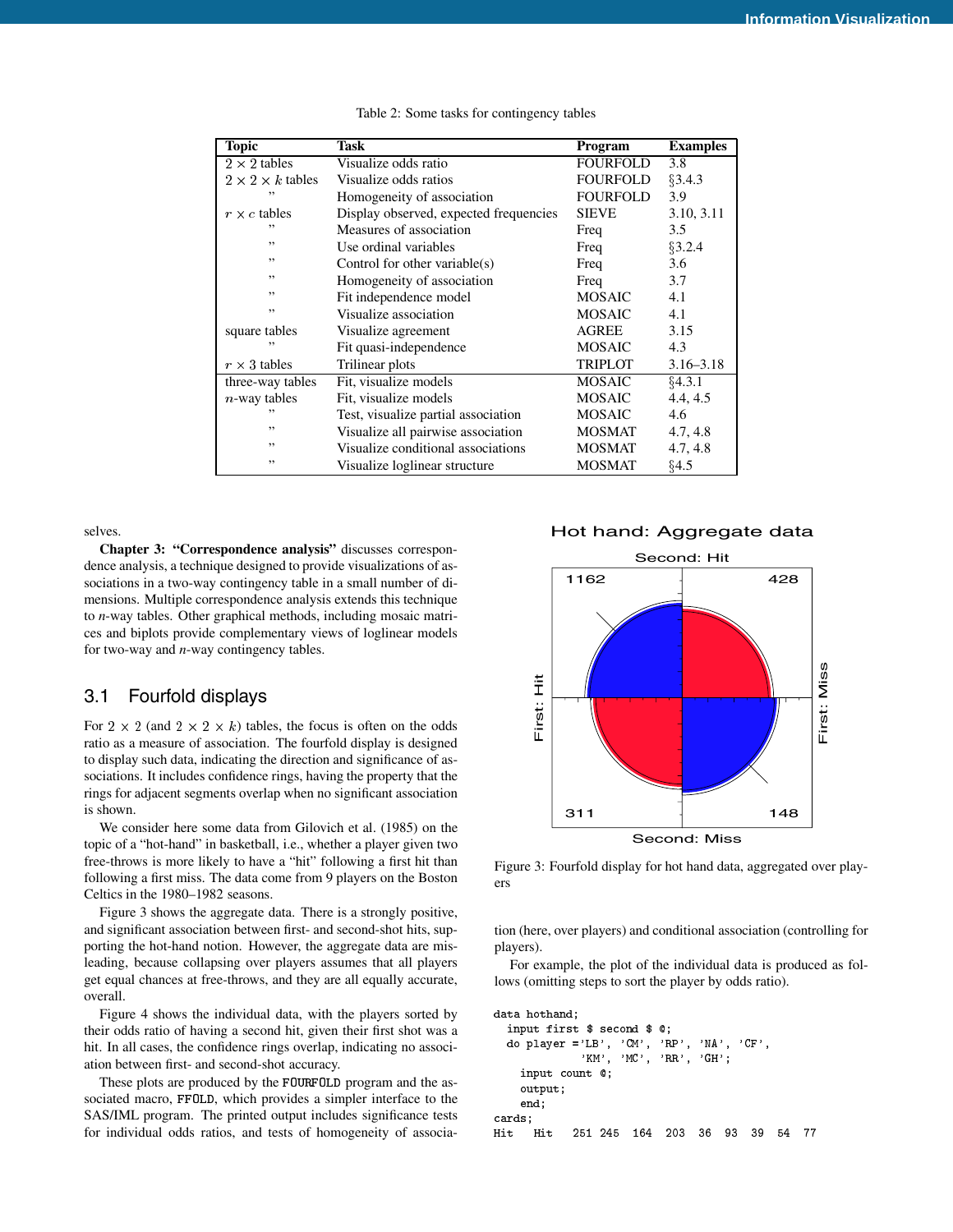

Figure 4: Fourfold display for hot hand data, by player

|               | Hit Miss 34 57 49 42 15 35 18 37 24                        |  |  |  |  |  |
|---------------|------------------------------------------------------------|--|--|--|--|--|
|               | Miss Hit 48 97 76 62 17 29 21 49 29                        |  |  |  |  |  |
|               | Miss Miss 5 31 29 14 5 20 5 31 8                           |  |  |  |  |  |
| $\mathcal{L}$ | "ffold(data=hothand, var=First Second, by=Player.htext=3); |  |  |  |  |  |

To plot the aggregate data, we must first sum the data over players, which is done using the TABLE macro.

```
%table(data=hothand, out=hot2, var=first second,
       order=data, weight=count);
%ffold(data=hot2, var=First Second,
       ptitle=Hot hand: Aggregate data);
```
#### 3.2 Mosaic displays

The mosaic display, proposed by Hartigan and Kleiner (1981) is a graphical method to show the values (cell frequencies) in a contingency table cross-classified by one or more "factors". As extended to show both the data, and residuals from a log-linear model (Friendly, 1994), it has become a primary graphical tool for visualization and analysis of categorical data in the form of contingency tables. In each case, a loglinear model is fit to the data, and the sign and magnitude of residuals in the model are shown by color and shading (blue for positive, red for negative, color intensity  $\sim$  magnitude). The pattern of residuals show the *nature* of associations, and help suggest a more adequate model.

Some examples are shown in Figure 5, for a two-way and in Figure 6 for a three-way table, showing the relations among the categories of hair color, eye color and sex in a sample of individuals. The two way display fits the model of independence; the residuals show, however, that people with dark hair are more likely to have dark eyes, while people with light hair tend to have light eyes. The three-way display fits the model [HairEye] [Sex], asserting that the combinations of hair color and eye color are independent of sex; the residuals show that this is largely true, except for blue-eyed blonds, where the proportion of females is significantly greater.



Figure 5: Mosaic display for frequencies of hair color, eye color



Figure 6: Mosaic display for frequencies of hair color, eye color and sex

Like the FOURFOLD program, MOSAICS is a SAS/IML program with a wide variety of options and features. It may be used directly within SAS/IML, or more easily through an associated macro, MOSAIC. For example, both Figure 5 and Figure 6 are produced using one call to the MOSAIC macro:

```
%include catdata(hairdat);
%mosaic(data=haireye, vorder=Hair Eye Sex, plots=2:3,
 htext=1.75, cellfill=dev);
```
The VORDER parameter specifies the order of variables in the series of mosaics; PLOTS=2:3 produces plots of the two- and three-way tables; CELLFILL=DEV prints the value of the standardized residual in each shaded cell.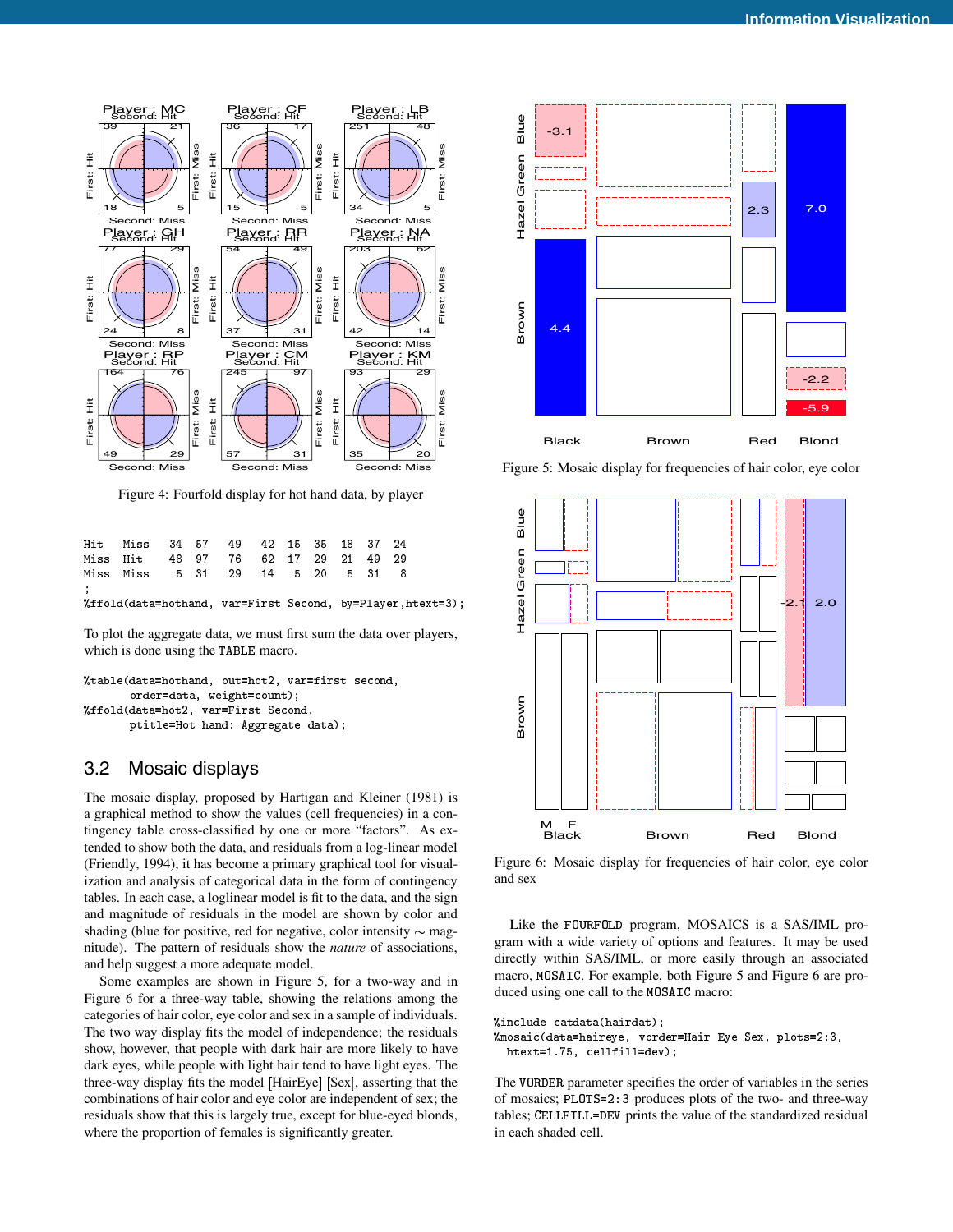Mosaic displays easily generalize to  $n$ -way tables, and their great benefit is the ability to find adequate descriptive models for complex tables visually, rather than from tables of parameter estimates.

For example, Figure 7 shows two models fit to data on the relationships pre-marital sex, extra-marital sex, gender, and marital status. The left panel fits the base model [GPE] [M], which says that marital status is independent of all the other variables. the pattern of residuals indicates associations of both pre-marital sex and extra-marital sex with marital status, giving the model [GPE] [PEM], which fits satisfactorally.



Figure 7: Four-way mosaic for marital status data. Left: model [GPE] [M]; right: model [GPE] [PEM]

## 3.3 Mosaic matrices

The *mosaic matrix* is a discrete analog for multivariate categorical data of the scatterplot matrix (Friendly, 1999). Like the scatterplot matrix, it contains all  $p(p-1)$  pairwise plots for a *p*-variate dataset, but displays the relation of each pair of variables by a mosaic. Extensions of this idea include: (a) a conditional mosaic matrix, which fits a model of conditional independence between each row and column, controlling for one or more of the other variables—a generalization of partial regression plots, (b) mosaic displays of partial association, stratified by one or more variables—a discrete analog of coplots or Trellis displays.

Figure 8 shows the bivariate marginal relations among all pairs of variables in the marital status data, produced with the MOSMAT macro, as follows:

```
%include catdata(marital);
%mosmat(data=marital, var=Gender Pre Extra Marital,
   vorder=Marital Extra Pre Gender, devtype=LR ADJ);
```
Viewing Gender, Premarital sex and Extramarital sex as explanatory, and Marital status as the response, the mosaics in row 1 (and in column 1) shows how marital status depends on each predictor marginally. The remaining panels show the relations within the set of explanatory variables.

Thus we see (row 1, column 4) that marital status is independent of gender, by design of the data collection. In the (1, 3) panel, we see that reported premarital sex is more often followed by divorce, while non-report is more prevalent among those still married. The (1, 2) panel shows a similar, but stronger relation between extramarital sex and marriage stability. These effects pertain to the associations of P and E with marital status—the terms [PM] and [EM] in a loglinear model.

Among the background variables, the (2, 3) panel shows a strong relation between premarital sex and subsequent extramarital sex,



Figure 8: Mosaic matrix for marital status data. Each panel shows the bivariate marginal association.

while the  $(2, 4)$  and  $(3, 4)$  panels show that men are far more likely to report premarital sex than women in this sample, and also more likely to report extramarital sex.

#### 3.4 Correspondence analysis

Correspondence analysis is an analog of principal components analysis for frequency data, designed to display the association among categorical variables in a small number of dimensions, designed to account for the largest proportion of the Pearson  $\chi^2$ . Multiple correspondence analysis extends this method to *n*-way tables, but displays only bivariate associations, analogous to the (marginal) mosaic matrix.



Figure 9: 2D multiple correspondence analysis display for marital status data

Figure 9 shows the 2D MCA solution for the marital status data. This graph was prepared by the CORRESP macro as follows:

```
%corresp(data=marital, tables=gender pre extra marital,
   weight=freq, options=mca, interp=vec, inc=1, pos=-,
   symbols=dot);
```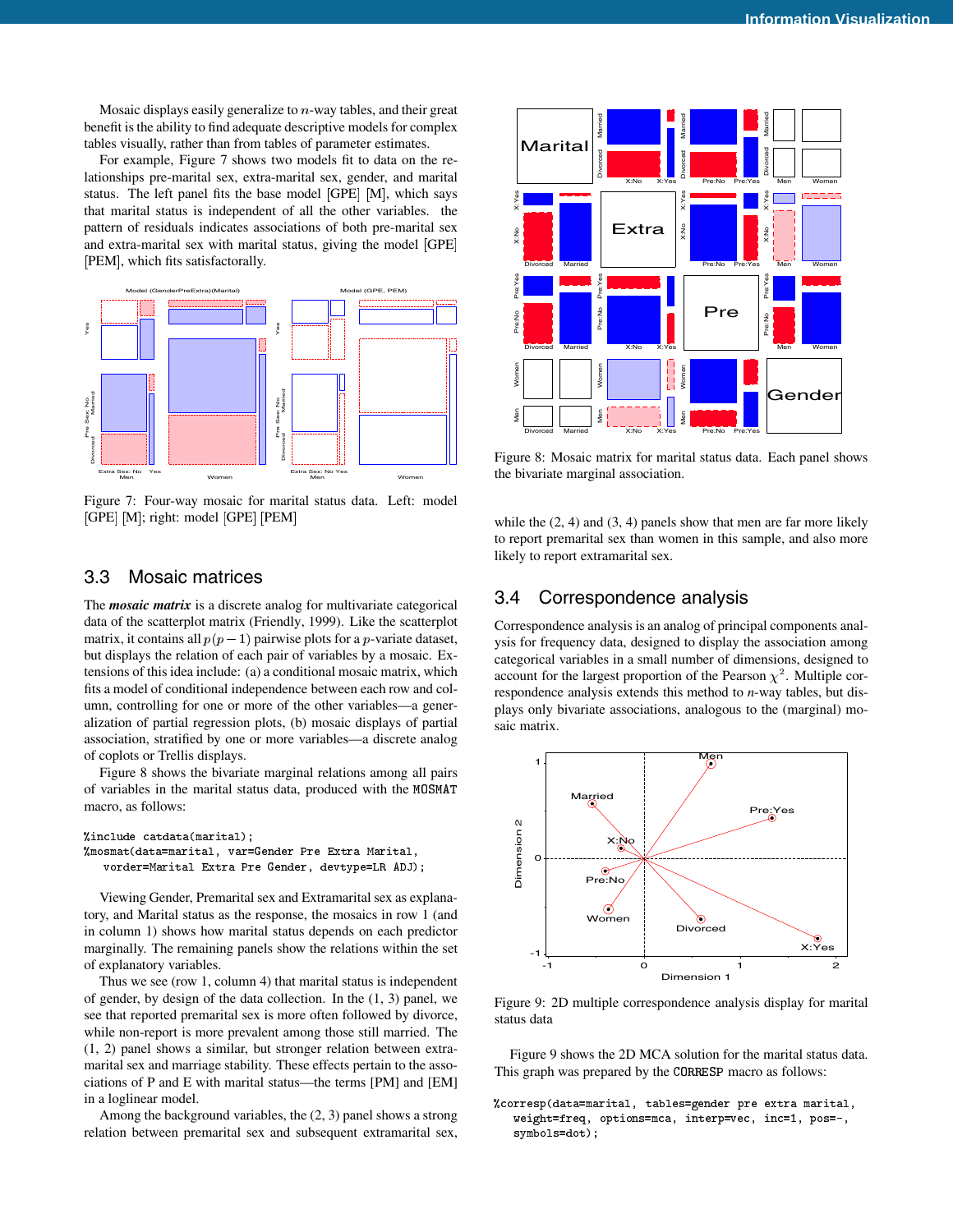The macro uses the CORRESP procedure for the calculations, but extends it with extensive facilities for easily visualizing the results.

# **4 Logistic regression & Loglinear models**

The final two chapters turn to model-based methods for the analysis of discrete data, where the emphasis is more on confirmatory testing than on data exploration.

**Chapter 6: "Logistic regression"** introduces the modelbuilding approach of logistic regression, designed to describe the relation between a discrete response, often binary, and a set of explanatory variables. Smoothing techniques are often crucial in visualizations for such discrete data. The fitted model provides both inference and prediction, accompanied by measures of uncertainty. Diagnostic plots help us to detect influential observations which may distort our results.

**Chapter 7: "Loglinear and logit models"** extends the model building approach to loglinear and logit models. These are most easily interpreted through visualizations, including mosaic displays and plots of associated logit models. As with logistic regression, diagnostic plots and influence plots help to assure that the fitted model is an adequate summary of associations among variables.

#### 4.1 Plotting binary response data

It is sometimes difficult to understand how a binary response can give rise to a smooth, continuous relationship between the predicted response and an explanatory variable, particularly when the predictor is continuous. It is helpful, therefore, to plot the observed sample probabilities (or logits) against  $X$ , together with the observations (in a way which avoids overplotting), and the fitted relationships, as we do in Figure 10 for data on treatment outcome for arthritis patients.



Figure 10: Empirical probability plot for arthritis data.

In this figure the observed responses are shown by stacked points at the top and bottom, and summarized by sample probabilities in 10 intervals; the solid line shows the predicted probability of improvement as a function of age, and the irregular curve is a lowess smooth of the sample probabilities. Such plots are produced by the LOGODDS macro,

%logodds(data=arthrit, x=Age, y=Better, smooth=0.5);

For more complex models, it is often easier to interpret model results from plots of predicted log-odds or probabilities than from estimated parameter values. Figure 11 shows plots of fitted logits with standard error bars for the arthritis data, fitting a models with main effects for Age, Sex, and Treatment. A probability scale at the left allows interpretation in terms of probabilities.



Figure 11: Estimated logits for sex, treatment and age. Corresponding probabilities of a "better" response are shown on the right scale.

#### 4.2 Influence and diagnostic plots

A variety of diagnostic plots for logistic regression, designed to identify observations which have undue impact on the fitted model are provided by the INFLOGIS macro. An analogous macro, INFLGLIM provides similar plots for any generalized linear model which may be fit with PROC GENMOD.

One quite useful plot shows the estimated change in the  $\chi^2$ against the "hat" value measure of leverage, using the discrete analog of Cook's D as the size of a bubble symbol. For example, the INFLOGIS macro may be used as follows to give Figure 12.

```
%inflogis(data=arthrit,
 y=better, x=_sex_ _treat_ age, id=id,
 gy=DIFCHISQ, gx=HAT; /* graph y, x*/
```


Figure 12: Changes in chi-square vs. leverage. Possibly influential cases are labeled by ID number.

Other diagnostic plots for logistic models include partial residual plots, added variable and constructed variables plots (ADDVAR macro).

## 4.3 Loglinear and logit models

Whereas logit models focus on the prediction of one response factor, loglinear models treat all variables symmetrically, and attempt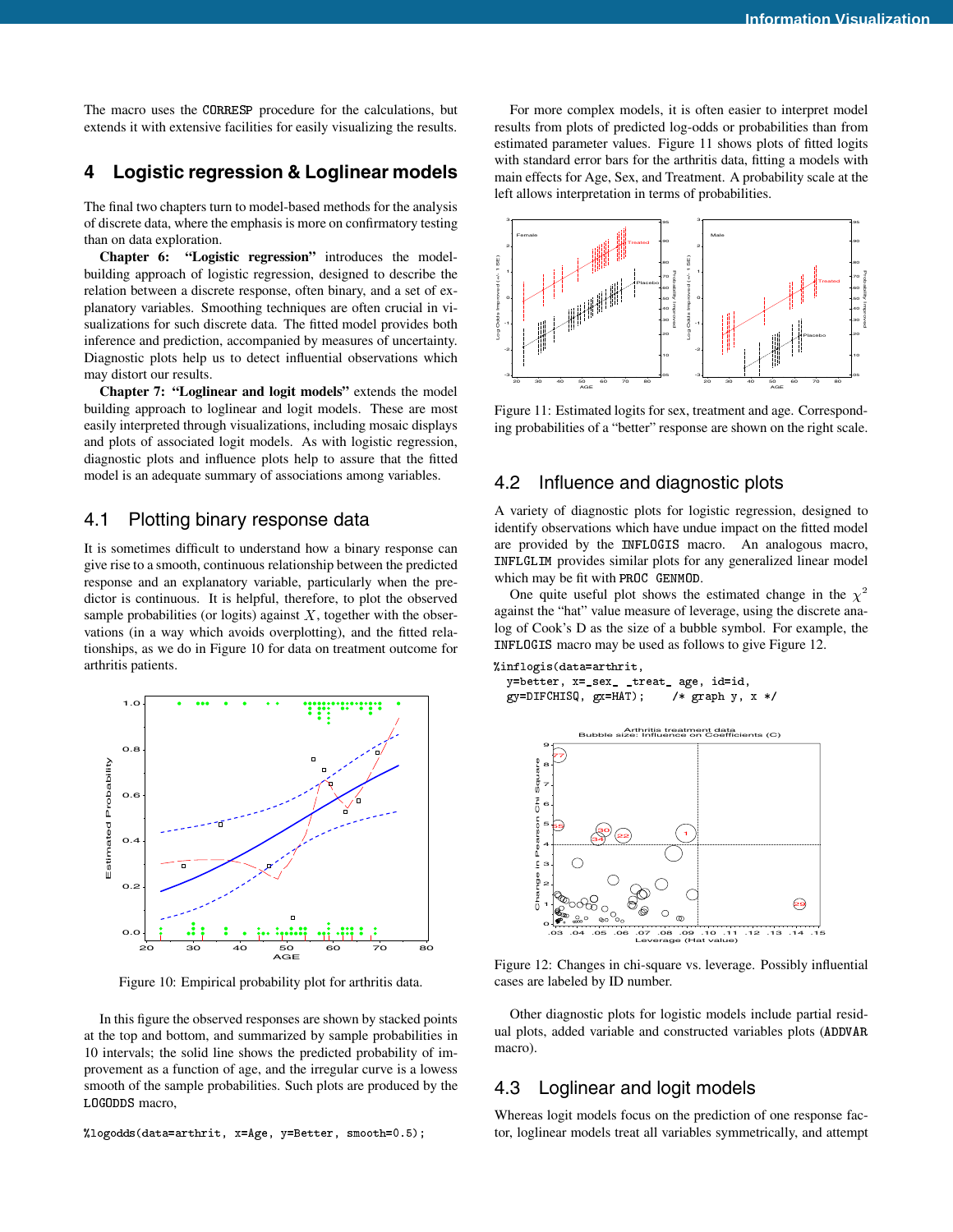to model all important associations among them. Both types of models are most easily understood through visualizations, including mosaic displays and plots of associated logit models, provided with the CATPLOT macro. As with logistic regression, diagnostic plots and influence plots help to assure that the fitted model is an adequate summary of associations among variables.



Figure 13: Mosaic display for Berkeley admissions data

The MOSAIC macro fits loglinear models, but it may also be used to visualize the results of models fit using PROC GENMOD. For example, Figure 13 displays the residuals of the model [AD][DG] fit to data on admission to graduate school at Berkeley classified by admission (A), department (D) and gender (G). Figure 13 is produced as follows:

```
proc genmod data=berkeley;
   class dept gender admit;
   model freq = admit|dept gender|dept /
               dist=poisson obstats residuals;
   make 'obstats' out=obstats;
data obstats:
data obstats;
   merge berkeley obstats;
%mosaic(data=obstats, vorder=Admit Gender Dept,
   count=freq, resid=streschi, cellfill=dev,
   title=Model: [AdmitDept] [GenderDept]);
```
This plot indicates that the model [AD][DG] fits well, except in Dept. A.

Because admission may be considered as a response, all loglinear models may be recast as an equivalent logit model. For example, the model [AD][DG][AG] is equivalent to

$$
logit (Admit) = \alpha + \beta_i^{Depth} + \beta_j^{Gender}
$$
 (1)

That is, the logit model (1) asserts that department and gender have additive effects on the odds of admission. This model may be fit with PROC CATMOD,

```
proc catmod order=data data=berkeley;
   weight freq;
  response / out=predict;
  model admit = dept gender / ml noiter noprofile ;
```
and the fitted logits plotted with the CATPLOT macro. The PSCALE macro supplies an Annotate dataset to draw a probability scale at the right.

```
%pscale(lo=-4, hi=3, anno=pscale);
title 'Model: logit(Admit) = Dept Gender'
      a=-90 'Probability (Admitted)' h=3.5 a=-90 '';
axis1 order=(-3 to 2) offset=(4)
      label=(a=90 'Log Odds (Admitted)');
axis2 label=('Department') offset=(4);
symbol1 i=none v=circle h=1.7 c=black;
symbol2 i=none v=dot h=1.7 c=red ;
%catplot(data=predict, xc=dept, y=_obs_, class=gender,
   type=FUNCTION, z=1.96, anno=pscale);
```


Figure 14: Observed (points) and fitted (lines) log odds of admission in the logit model corresponding to [AD][AG][DG]. The error bars show individual 95% confidence intervals around each fitted logit.

The effect of gender is very small and non-significant, implying that the simpler model, logit (Admit) =  $\alpha + \beta_i^D$  is adequate, as we saw in Figure 13.

# 4.4 Diagnostic plots

Influence plots for loglinear models are provided by the INFLGLIM macro. The HALFNORM macro gives half-normal plots of the residuals from any generalized linear model. A simulated envelope, correponding to an approximate 95assessment of whether the distribution of residuals corresponds to a good-fitting model.

We obtain an influence plot of adjusted Pearson residuals against hat values, showing Cook's D by bubble size, by

```
%inflglim(data=berkeley, class=dept gender admit, id=cell,
 resp=freq, model=admit|dept gender|dept, dist=poisson,
 gx=hat, gy=streschi);
```
The plot clearly identifies the four deviant cells corresponding to Dept. A. Finally, we show a half-normal plot for this model in Figure 16, produced with the HALFNORM macro,

%halfnorm(data=berkeley, class=dept gender admit, id=cell, resp=freq, model=dept|gender dept|admit, dist=poisson);

# **5 Other tools**

In working with categorical data and making many custom graphs, a number of general tools for manipulating categorical data and annotating graphs were developed. Among these, the TABLE macro